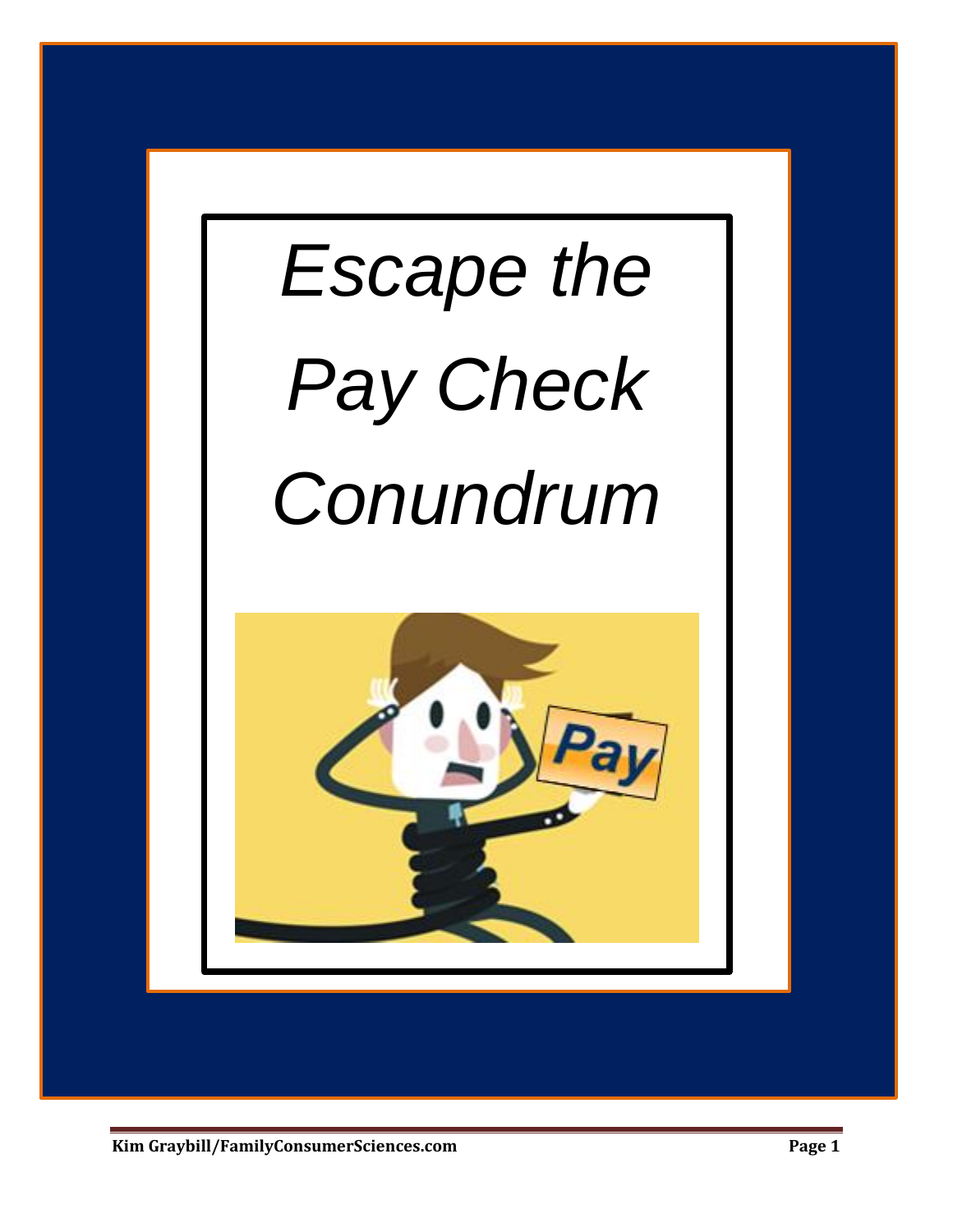## *(Teacher reads the scenario to the class to begin the game.)*

## *Scenario…*

*Due to a business merger, a new company has taken over payroll. There may have been problems during the conversion and pay checks may not be accurate. It's up to you to escape this potential pay check conundrum by completing several challenges.*

## *Challenge #1: Pay Check Lingo*

Print a copy of the Pay Check Lingo crossword puzzle for each team and place it in the initial box along with a copy of the clues. This crossword puzzle is a review of the vocabulary terms assigned at the beginning of the unit. After students complete the crossword puzzle, they are to show their teacher who will then provide the team with a clue to the next challenge.

*CLUE*: Add a "0" before each of the numbers that correspond to the FICA deduction terms that are made in equal parts by you and your employer. (Think alphabetically!)

### *Key***: Medicare (#7 down) & Social Security (#1 across) Code: 0701**

## *Challenge #2: Calculating Gross Pay*

Students are provided with necessary information in order to calculate gross pay.

#### *Key*:

What is your regular pay for this week? \_\_\_\_\$610\_\_\_\_\_\_\_\_\_\_\_ What is your overtime pay for this week? \_\_\_\_\_\$114.38\_\_\_\_\_\_ (remember to round) What is your total gross pay for this pay period? \_\_\_\_\_\_\_\$724.38\_\_\_\_\_\_\_\_

The first four digits of your total gross pay = the code that will open up the next challenge

**Code: 7243**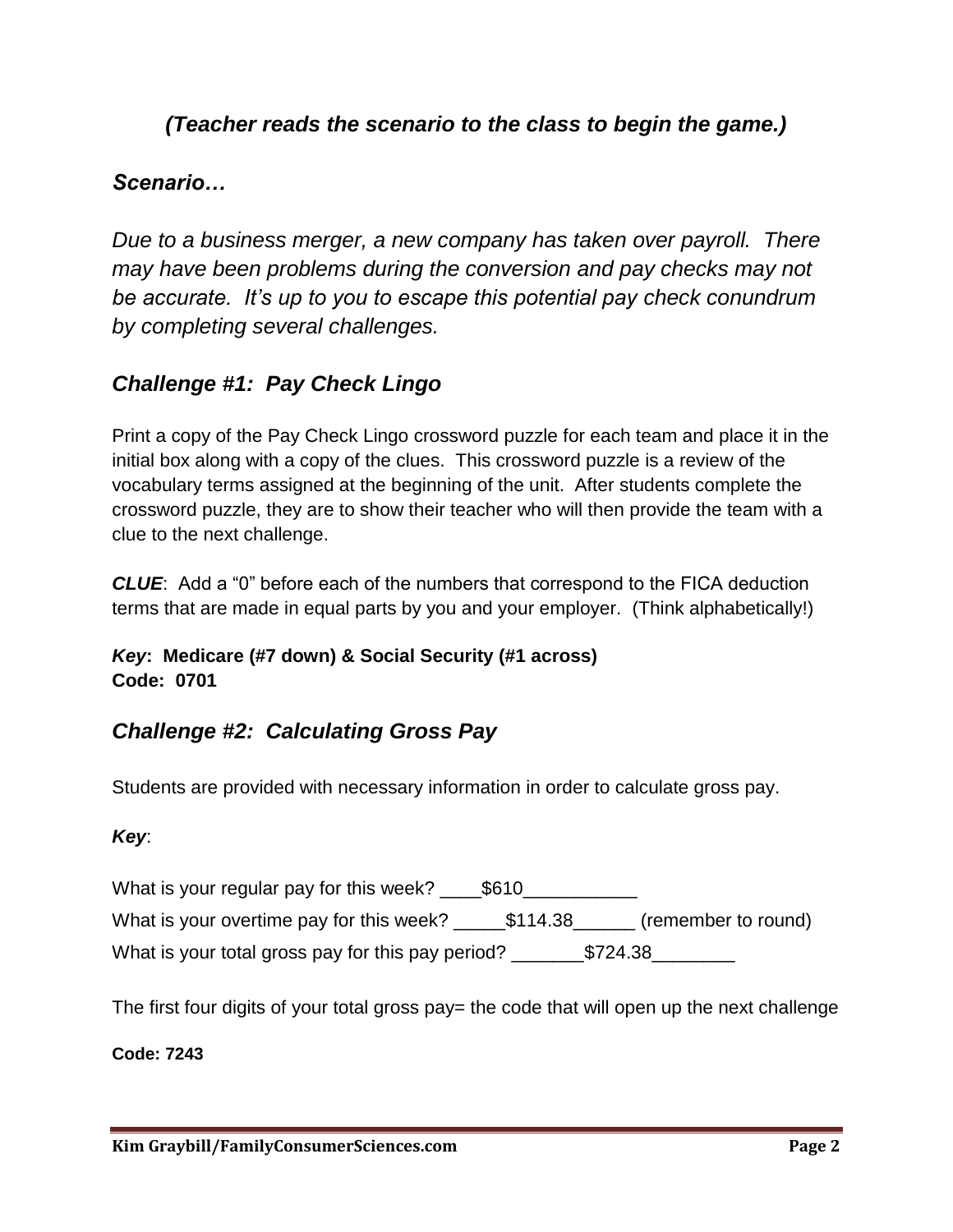# *Challenge #3: Calculating Net Pay*

Students must correctly calculate payroll deductions in order to determine the net pay.

*Key: Federal Withholding* = \$61.90 **State Withholding** =  $3.07\%$  of gross pay=  $$22.24$ **FICA** = **SSI** =  $6.2\%$  of gross pay (\$44.91) + **Medicare** =1.45% of gross pay (\$10.50)= \_\_\_\_\_\_\$55.41\_\_\_\_\_\_

**Net Pay** = \$\_\_\_\_\_\_\$584.83\_\_\_\_\_\_

The last 4 digits of your net pay= the code that will open up the final challenge.

**Code: 8483**

# *Challenge #4: Calculating a 401(k) Retirement Plan Contribution*

Students must correctly calculate the contribution that can be made to the 401(k) plan for this pay period.

#### *Key:*

401(k) Retirement Contribution= \$ \$65.19

**Correct Answer to Receive the Key to the Prize Box=**  $$65.19$ 

## **Box Contents**

**Storage Box or Ziploc Bag**: One copy of Challenge #1: Pay Check Lingo Crossword Puzzle & Clues along with pencils.

**Breakout Box #1**: One copy of Challenge #2: Calculating Gross Pay per group along with pencils and scratch paper. Optional: Calculators

**Breakout Box #2**: One copy of Challenge #3: Calculating Net Pay per group along with pencils and scratch paper. Optional: Calculators

**Breakout Box #3**: One copy of Challenge #4: Calculating a 401(k) Retirement Contribution per group along with pencils and scratch paper. Optional: Calculators **Final Breakout Box**: Positive Winner Posters/Messages & Prize

*Note: This escape review game can easily be adapted to Google Forms if you do not have access to boxes, locks and keys! Codes will easily convert!*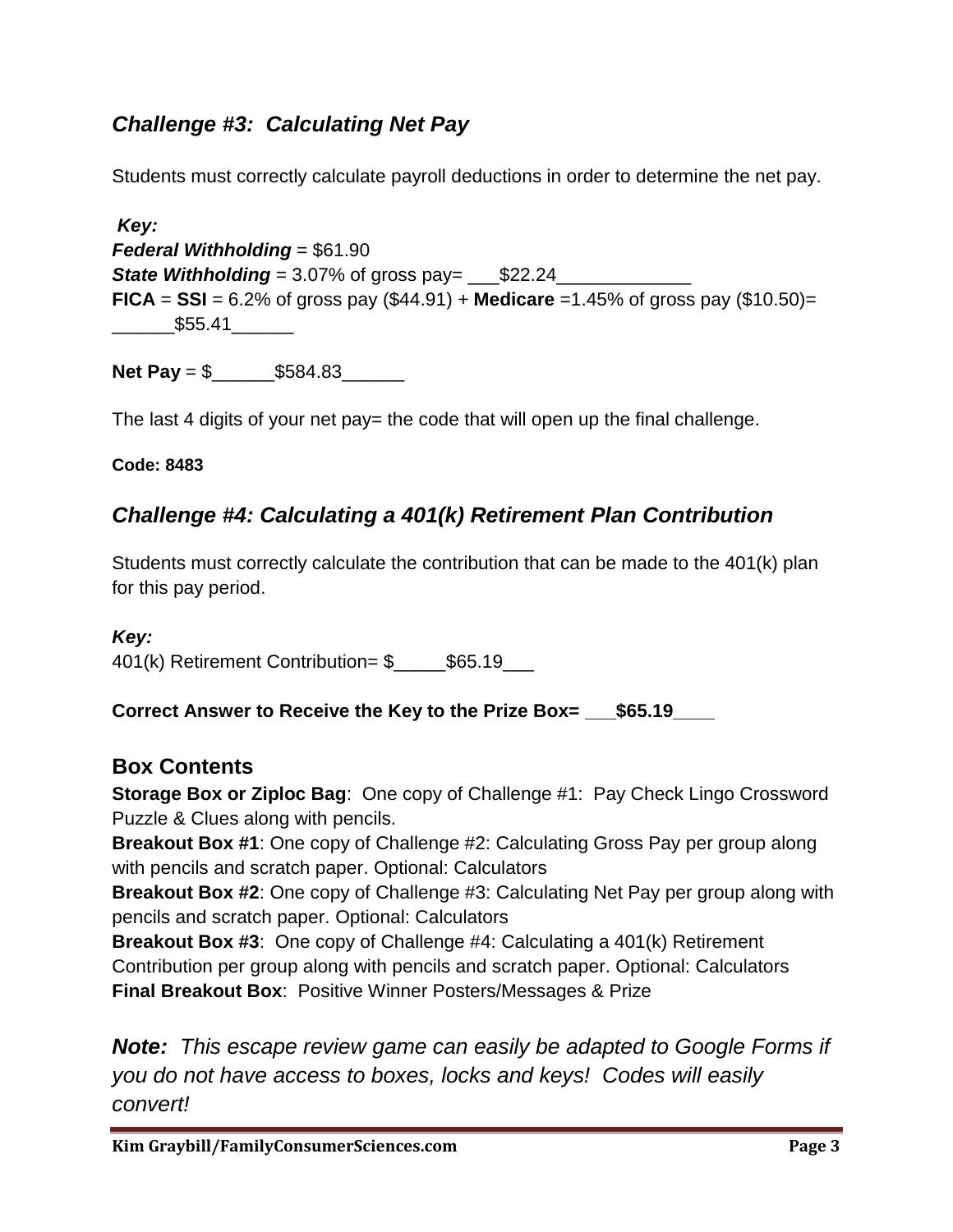### *Scenario…*

*Due to a business merger, a new company has taken over payroll. There may have been problems during the conversion and paychecks may not be accurate. It's up to you to escape this potential paycheck conundrum by completing several challenges.*

## **Challenge #1: Pay Check Lingo**

Apply your vocabulary terms to complete the crossword puzzle. Show the completed puzzle to the teacher to receive a clue to open the next challenge.

#### *Clue Card for Challenge #1:*

*CLUE***:** Add a "0" before each of the numbers that correspond to the FICA deduction terms that are made in equal parts by you and your employer. (Think alphabetically!)

## **Challenge #2: Calculating Gross Pay**

You work as an assistant manager for a local store. Your regular pay is \$15.25 per hour, time and a half for all hours worked over 40 hours. You worked the following hours this pay period:

| Monday: 8<br>Wednesday: 8                         | Thursday: 8<br>Saturday: 5 | Tuesday: 8 | Friday: 8 |
|---------------------------------------------------|----------------------------|------------|-----------|
| What is your regular pay for the week?            |                            |            |           |
| What is your overtime pay for the week?           |                            |            |           |
| What is your total gross pay for this pay period? |                            |            |           |
|                                                   |                            |            |           |

The first four digits of your total gross pay= the code that will open up the next challenge